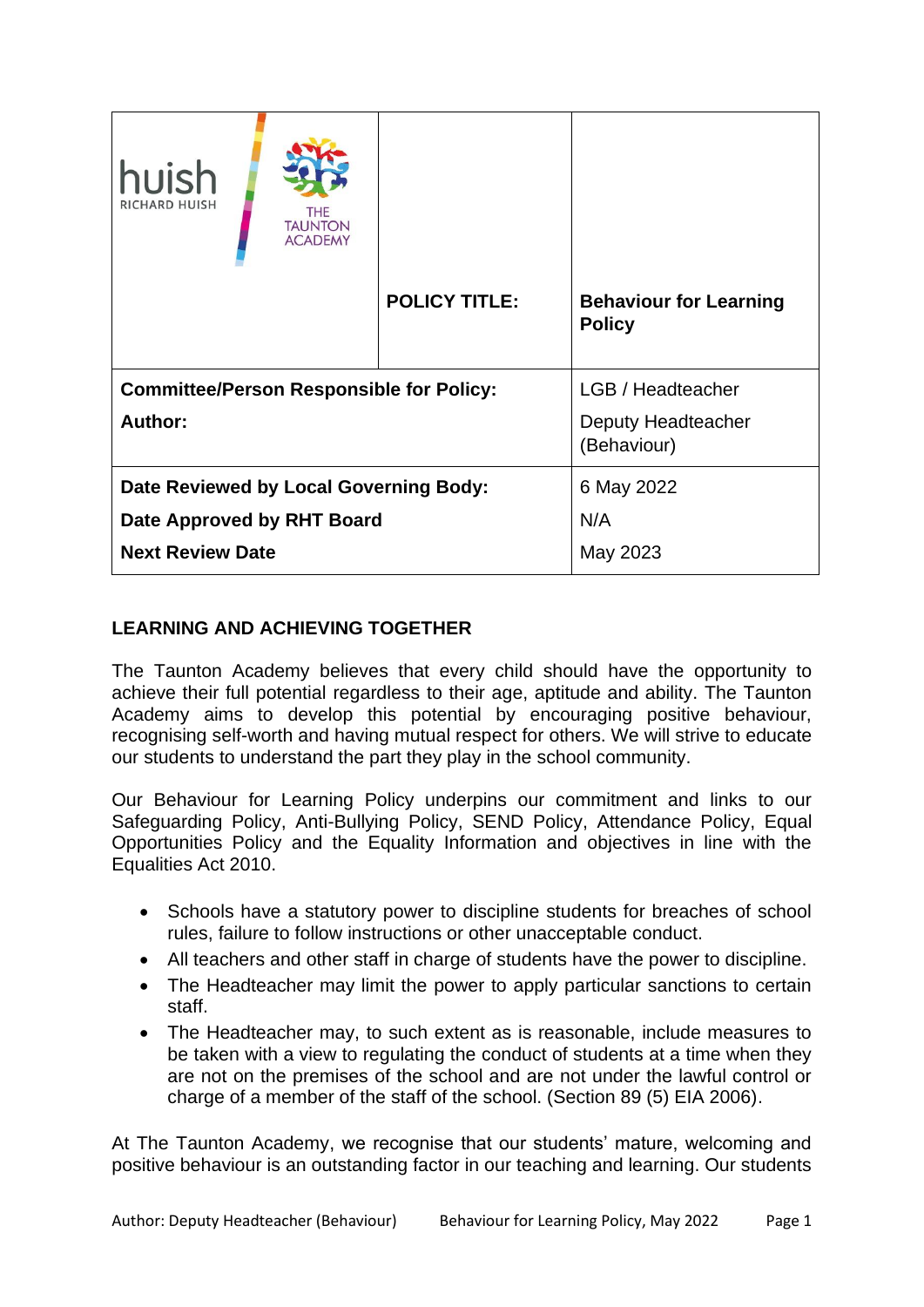and staff must be supportive and respectful of each other in lessons and around the school. Their behaviour serves as an example, encouraging others to conduct themselves in a positive manner.

The Governing Body at The Taunton Academy must ensure that the Behaviour for Learning Policy, designed to promote the enjoyment of Learning and Achieving together, is followed at the school.

## **GOVERNORS' STATEMENT OF PRINCIPLES**

We will establish principles that embody mutual respect, fairness and inclusion for the whole school community. We are committed to removing barriers for all students that they will have maximum opportunities to achieve their potential whilst feeling safe and supported. Our principles are committed to eliminating all forms of discrimination, harassment and bullying and to promoting good relations across the school.

We will ensure that the principles and practice of the Disability Discrimination Act and equality information objectives are adhered to and that all school policies and plans are updated accordingly, ensuring equal opportunities prevail. Our main priority is to create an environment that promotes the social, physical and moral development of all our students, fostering a thirst for knowledge that enables every student to achieve their potential within every aspect of school life and promotes the Healthy Schools status that we have been awarded.

We welcome visitors to our school and we support the Headteacher in providing a safe place for students, staff and all other members of our community. If concerns are raised we will always listen to them and seek to address them. However, abusive, threatening or violent behaviour will not be tolerated. Visitors who behave in this way are likely to be asked to leave the premises and may be prosecuted. In support of the above, visitors must make an appointment to meet with school staff. Where contact is via email or telephone the governors insist it should be courteous and respectful.

We, the governing body, have formulated this statement of principles to ensure all equalities, legislation and other legal requirements are met to underpin the Behaviour for Learning Policy.

Mr C Ormrod Chair of Governors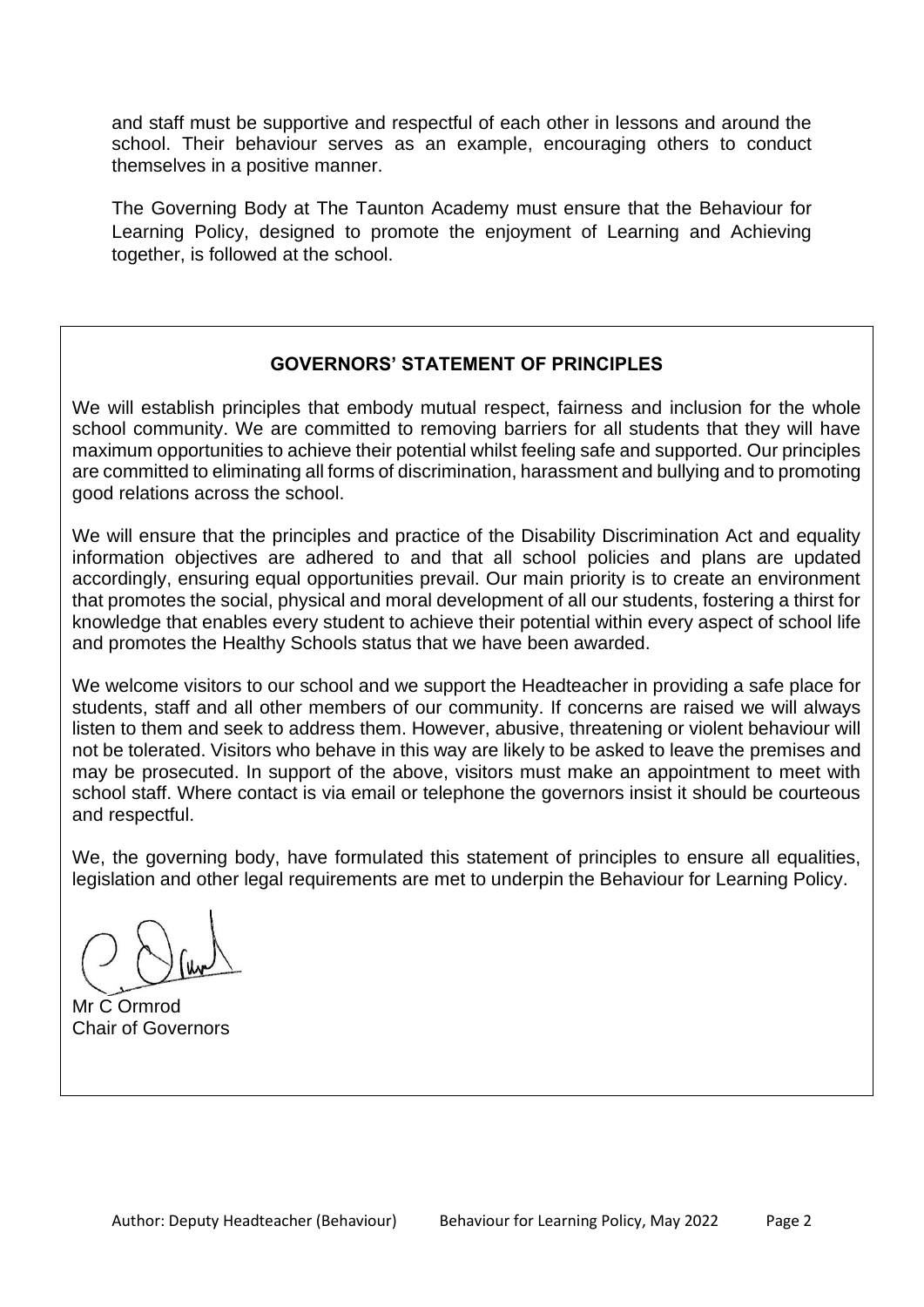### **AIMS AND OBJECTIVES**

The Taunton Academy regards this Behaviour for Learning Policy as pivotal to developing each student as an individual enabling them to develop their potential to the fullest, at school and in the wider community.

The aim of the policy is to outline, for all members of our school community, a range of strategies to enable students to behave well, and the strategies to use when students misbehave.

### **The Taunton Academy aims to promote BEHAVIOUR FOR LEARNING by ensuring the emotional health of our Students. We will achieve this by:**

Promoting and maintaining the 'Every Child Matters' agenda thereby safeguarding our students from abuse in any form. Contributing to their well-being through rigorous Pastoral Support and procedures and securing positive outcomes for all.

- Ensuring regular staff and student consultations on all issues relating to the impact of good attendance, positive attitudes and social, emotional and behavioural skills on overall attainment.
- Educating students to see it as a shared responsibility to ensure their peers feel safe and supported in school.
- Through extensively supporting transition from year 6 into year 7 and beyond.
- Through extensively supporting transition through designated staff liaising with feeder primaries and parents to accurately assess the needs of students with learning, social, emotional, behaviour and/or attendance difficulties as the basis of future planning.
- Building self-awareness of individual strengths and acknowledging their weaknesses and giving students the confidence and ability to overcome difficulties and meet personal challenges.
- That all students will behave in an acceptable manner through the promotion of self-discipline and proper regard for authority and by encouraging students to take responsibility for their own behaviour.
- By having due regard and supporting students with specific learning or disabilities to make a positive contribution to their own learning and attainment through positive behaviour supported where necessary with appropriate strategies and targets according to their individual additional needs.
- By example and discussion, teaching students to value and respect differences in race, religion, culture and ability in an anti-discriminatory way, to help prevent bullying (including cyber and homophobic bullying) amongst students.
- By having clear and effective systems in place for students to report anti-social and bullying incidents through designated personnel.
- By students being aware of safety issues, contributing to policy and knowing how to support others to feel safe when situations arise.
- Ensuring that students have a well-developed programme for contribution, feedback and reaction to their views on a range of issues affecting the school and its community.
- Ensuring students have responsible attitudes towards school visits. Students are continually aware that they represent the school to visitors, parents and the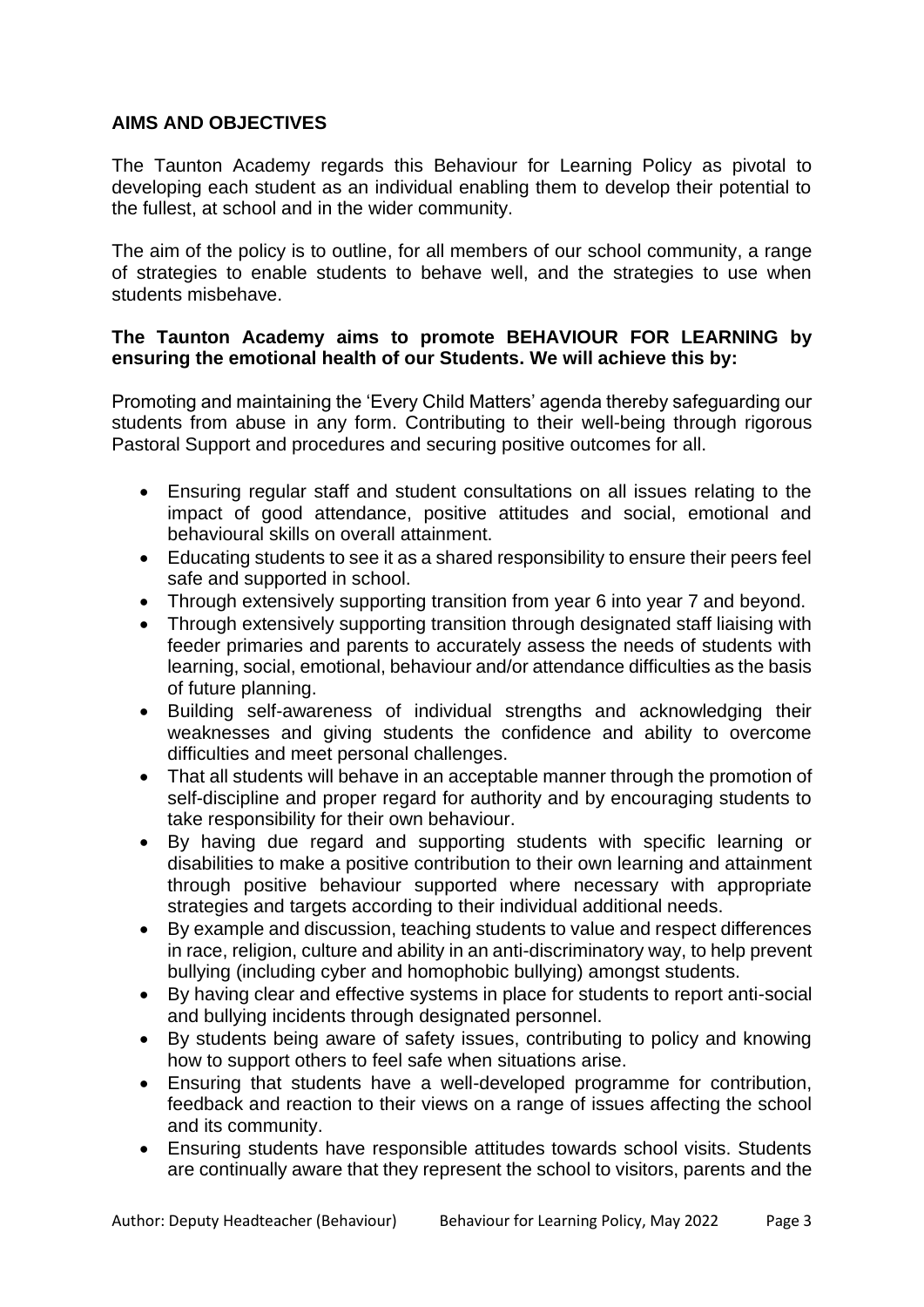wider community when on school visits. They should always demonstrate the highest respect for others and be proud of their personal achievements, which in turn are celebrated within school.

- Acknowledging and celebrating positive behaviour is essential. Staff will continually record and share excellent behaviour with parents, school staff, governors and the community. Students will be encouraged to learn and achieve through positive contribution to class discussion, team and individual working. Their behaviour will impact positively on successful learning, for themselves and others.
- Students and staff are aware of an effective structured programme which develops and promotes a caring positive school ethos.
- Students are encouraged to participate in all aspects of school life, whilst promoting strong links with parents and the community.
- Through staff, students, parents, governors and the local community working together, The Taunton Academy will be a happy, healthy and stimulating learning environment for all.

# **STUDENT CODE OF CONDUCT**

When accepting a place at The Taunton Academy students must agree to and sign a Code of Conduct, which they will abide by, supported by their parents/carers. Students will have this Code of Conduct re-enforced throughout their school life. The Code of Conduct will be discussed at Transition, in tutor time, assemblies, and throughout the curriculum. Persistent failure to comply with this Code of Conduct will result in appropriate sanctions, including internal exclusions (IEU) and fixed term suspensions which could ultimately lead to permanent exclusion.

As a community we will celebrate our achievements together with parents, governors and the wider community.

As a school we have agreed the following rules which we believe will make us happier, safer, and more able to learn and achieve together.

## 1. **Attendance and Punctuality**

- The formal school day starts at 08.50am (warning signal at 08.45am) and ends at 15.10pm. Students arriving after 8.50am will be issued with a negative issued on Class Charts and may be required to spend that lesson in 'Parking.'
- You should not leave the school site during the school day unless you have written permission from your parent/carer.
- You must not go to areas that are designated out of bounds.
- If you have written permission, you **must sign out at student services** before you leave and you must sign in when you return.
- It is an expectation of parents/carers to call the school before 8:45am, if a student is going to be absent or late with a valid reason.

## 2. **Treating others with courtesy and respect**

- Always treat others with unconditional positive regard.
- Respect others' personal space
- Avoid physical contact, never use violent or aggressive behaviour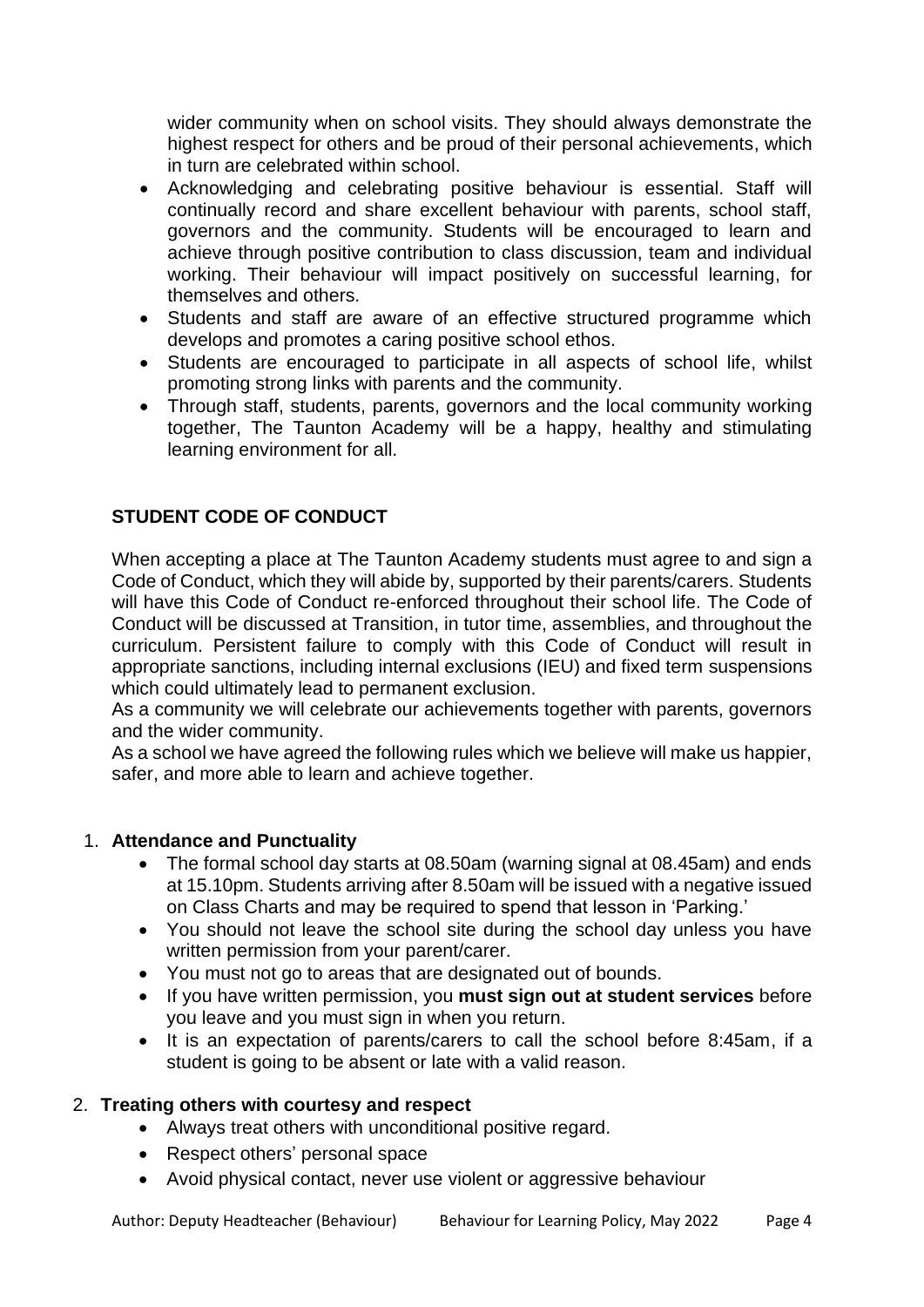- Never take part in name-calling
- Never use language that will upset and hurt others (this includes sexist and racist remarks).
- Always recognise that others have a right to their own opinions and when presented with options be encouraged to make the correct choices.

## 3. **Keeping Yourself and the School Safe**

## **Everyone has a right to feel safe, therefore:**

- Any items that might be dangerous are not allowed in school.
- Cigarettes and any form of electronic cigarette, which also includes Shisha, Vapes and Hookah pens, are not allowed on the school site.
- Alcohol and recreational drugs are not allowed on the school site.
- When you are walking through the school buildings you should do so in a quiet and sensible way keeping to the left.
- You should show courtesy to others by opening doors and letting others pass through.
- You should show courtesy and respect to visitors to our school.
- If you see a visitor in school that you do not recognise, or who is not wearing a visitor badge you should report this to a member of staff.
- Unkind behaviour towards others is not welcome and no one has the right to be physically or verbally aggressive towards others.
- Bullying (including cyber, transgender and homophobic) will not be tolerated.
- Do not bring valuable items into school.
- Mobile phones may be brought into school at your own risk. The Taunton Academy operates on a **'NO SEE, NO HEAR'** policy and phones should remain switched off in your bag. They must not be used on the school site and will be confiscated, until the end of the day.
- It is never acceptable to use your phone to film or take photos of other students in school or to use you phone to 'bully' other students. Any incident of this nature will be treated very seriously and parents informed.
- This type of incident may lead to time in Internal Exclusion, or a fixed-term suspension. If necessary, the police may be involved.
- A detention after school will be given for failure to comply with this policy.

The procedure for the use of mobile phones is:

- 1. Confiscated phones will be handed to reception in an envelope with the student's name and tutor group on and detail of where the phone was confiscated.
- 2. Students will have their mobile phones returned at the end of the school day/detention.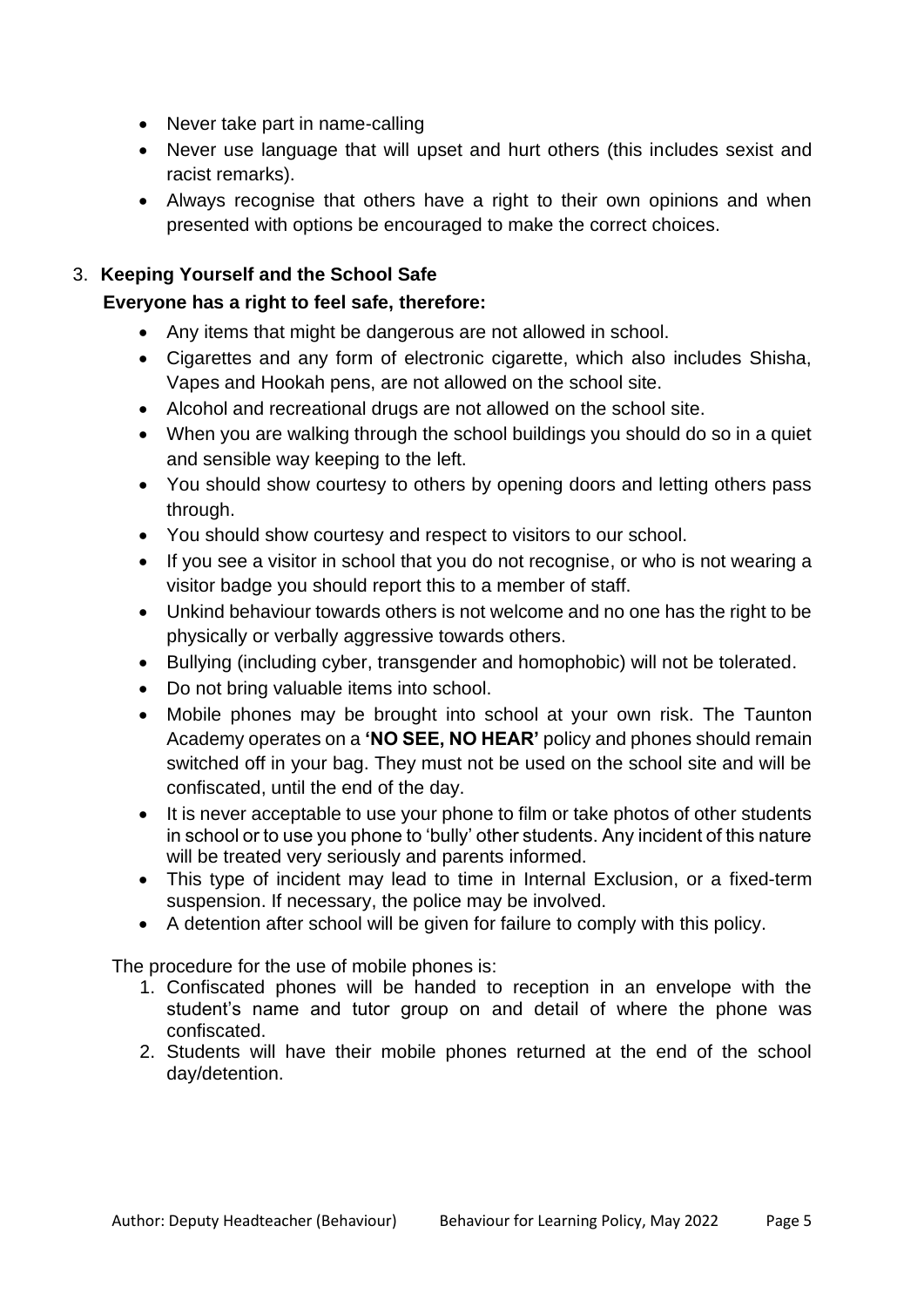### 4. **Behaving well during the school day**

- Recognise that positive behaviour impacts on the standard of teaching and learning in the classroom.
- Arrive at the lesson on time and bring the equipment and homework that you need in an adequate bag.
- Work to the best of your ability without interrupting the teaching and learning of others
- Accept responsibility for your own behaviour and acknowledge sanctions for poor behaviour. These sanctions include reports/detentions/time with your Head of Year and internal exclusion.

## 5. **Looking after our school:**

- Safeguard others by NOT encouraging/assisting strangers/or other individuals (even if known to yourself) to come onto the school site without permission.
- Show pride in your school by wearing the correct school uniform both in school and when going to and from school. This includes ties worn correctly and shirts tucked in. Facial piercings, tongue piercings, false nails, unnaturally dyed hair, shaved hair, jewellery and makeup, are not accepted in school. Students will be placed in isolation until the issue is resolved. Please see the school's Uniform Policy.
- Be polite and non-threatening to other students, teachers and members of our local community in and out of school.
- Be on your best behaviour when representing the school on educational trips and sporting activities.
- Vandalism and graffiti are totally unacceptable in and around our school. The school reserves the right to ask your parents/carers for a contribution towards the costs of any damage caused by you.

### 6. **If things go wrong:**

- If you are worried or unhappy you need to talk to a member of staff i.e. tutor, Head of Year or another student (mentor or senior student), you can talk to a member of the Inclusion Team. This should be outside of lesson time.
- Always speak to someone on the same day, or as soon as possible afterwards.
- You need to speak to parents/carers if you are experiencing difficulties and ask them to contact the school to arrange an appointment.
- Senior staff are always on duty in the canteen and outside at break and lunchtimes.
- Speak to a friend and ask for their help if necessary.
- You can also speak to Teaching Assistants, Welfare Assistants, Behaviour Team or the SENCo.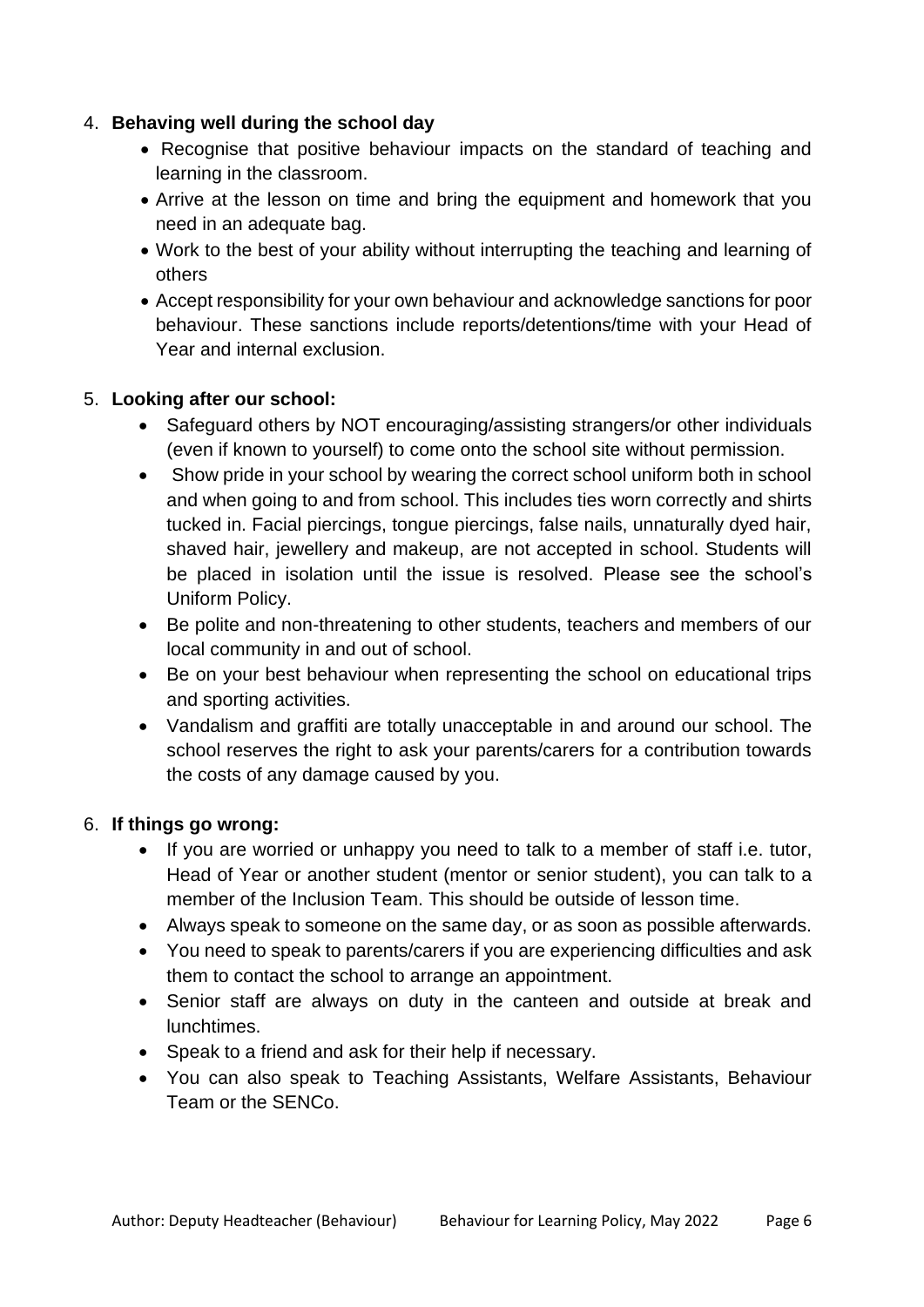| <b>Date</b> |  |
|-------------|--|

**TO SUPPORT OUR CODE OF CONDUCT THE TAUNTON ACADEMY HAS THE FOLLOWING PROCEDURES ON:** 

### 1. **Promoting and Rewarding good behaviour**

The Taunton Academy is committed to recognising and praising positive behaviour to enable students to meet their own personal goals.

We achieve this through frequent use of encouraging language and gestures, both in lessons and around the school, so that positive behaviour is instantly recognised and rewarded. We operate a system of recognising and congratulating students when they set a good example or show an improvement in their behaviour for example by:

- Public and private praise.
- Recording of positive comments on the school behaviour information system.
- Positive letters, postcards and phone calls home from the Headteacher, Heads of Subjects, teachers, tutors and Heads of Year.
- Positive, constructive feedback in exercise books.
- Positive emails to students.
- Issuing reward badges.
- Use of Newsletter to spread success and achievements.
- Use of Local/National Press to celebrate achievements.
- Use of social media platforms to recognise and celebrate student achievement.
- Year group assemblies to celebrate achievement and effort.
- Celebration assemblies to recognise student achievement across the curriculum.
- Celebration of Achievement Evening annual awards evening to recognise outstanding success and effort.
- We refer students for external awards for individual success
- The selection of Taunton Academy Senior Students to provide good role models and give individuals a sense of personal achievement.

#### 2. **Dealing with unacceptable behaviour**

School behaviour management strategies may be supported by the application of sanctions. Colleagues will use their professional judgement in matching the sanction to the level and nature of the misconduct.

The following system will be followed by staff:

1) Students demonstrating unacceptable behaviour will receive a verbal warning.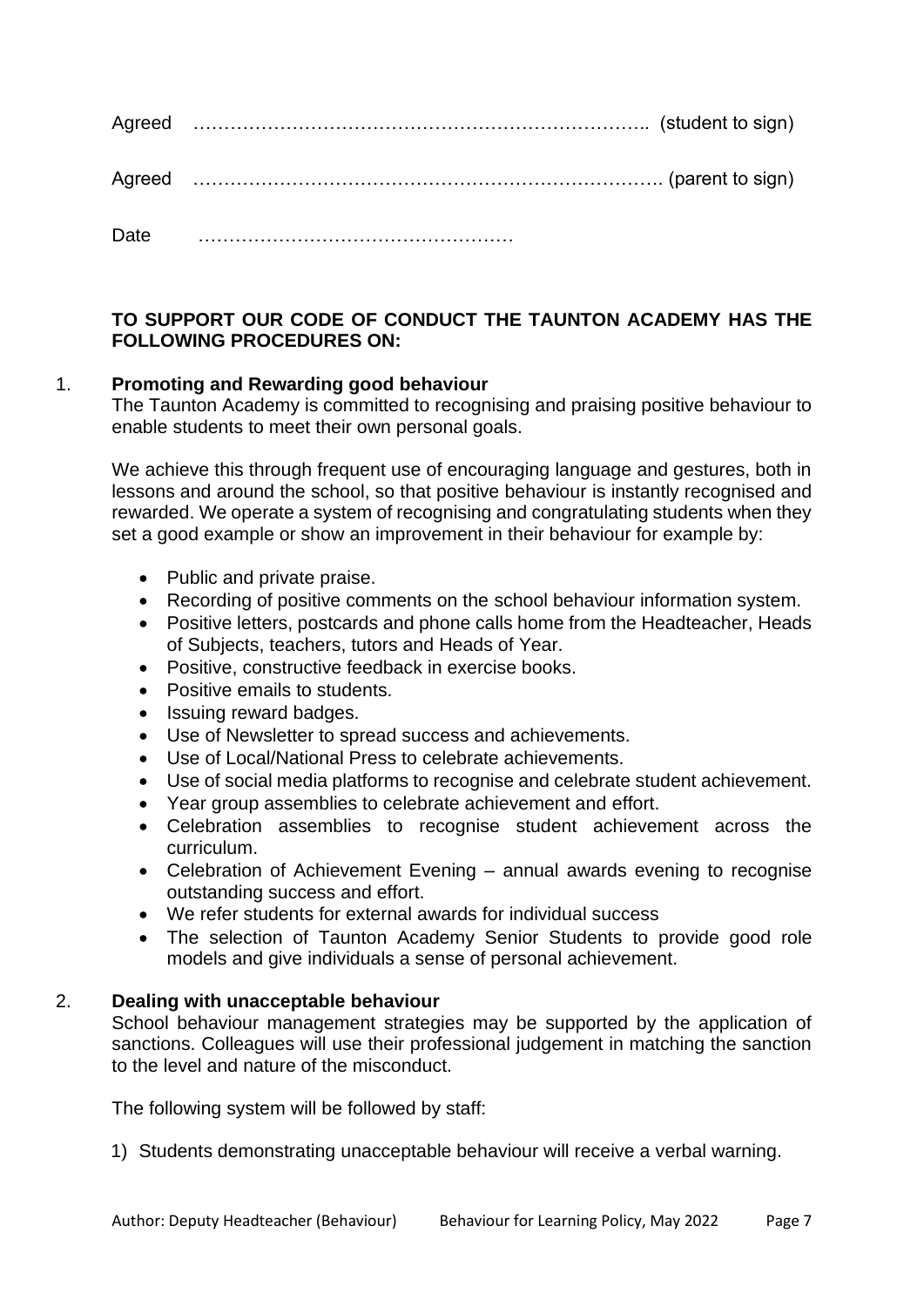- 2) Failure to respond appropriately to this warning will result in students being removed from the lesson. These students will be directed to 'PARKING', where they will be provided with work.
	- Removal to 'Parking' will automatically result in an after-school detention.
	- An entry will be made on the school's behaviour information system.
- 3) If students continue to show unacceptable behaviour in 'Parking', they will be moved to INTERNAL EXCLUSION. Arrangements will be made for students to have lunch and receive medication as required.
	- Time in Internal Exclusion will result in an after-school detention.
	- An entry will be made on the school's behaviour information system.
	- The school operates a 'CLEAN-SLATE' policy. This means that, provided students correct their behaviour in the next lesson, the behaviour from the previous lesson will be forgotten.
	- Staff who have removed students from their lesson will ensure that they have met with the student concerned prior to the next timetabled lesson – ideally, this should be arranged for the same day.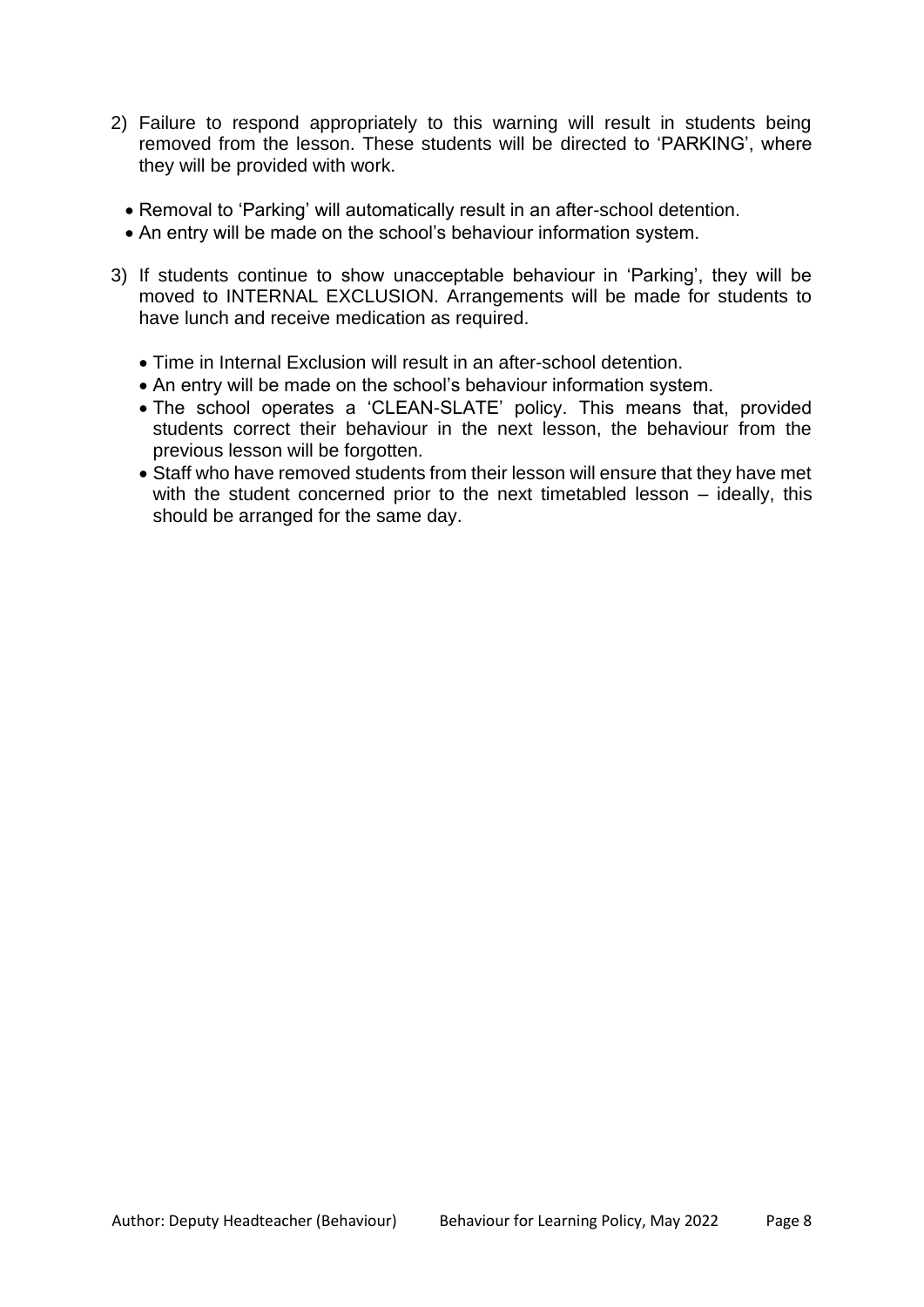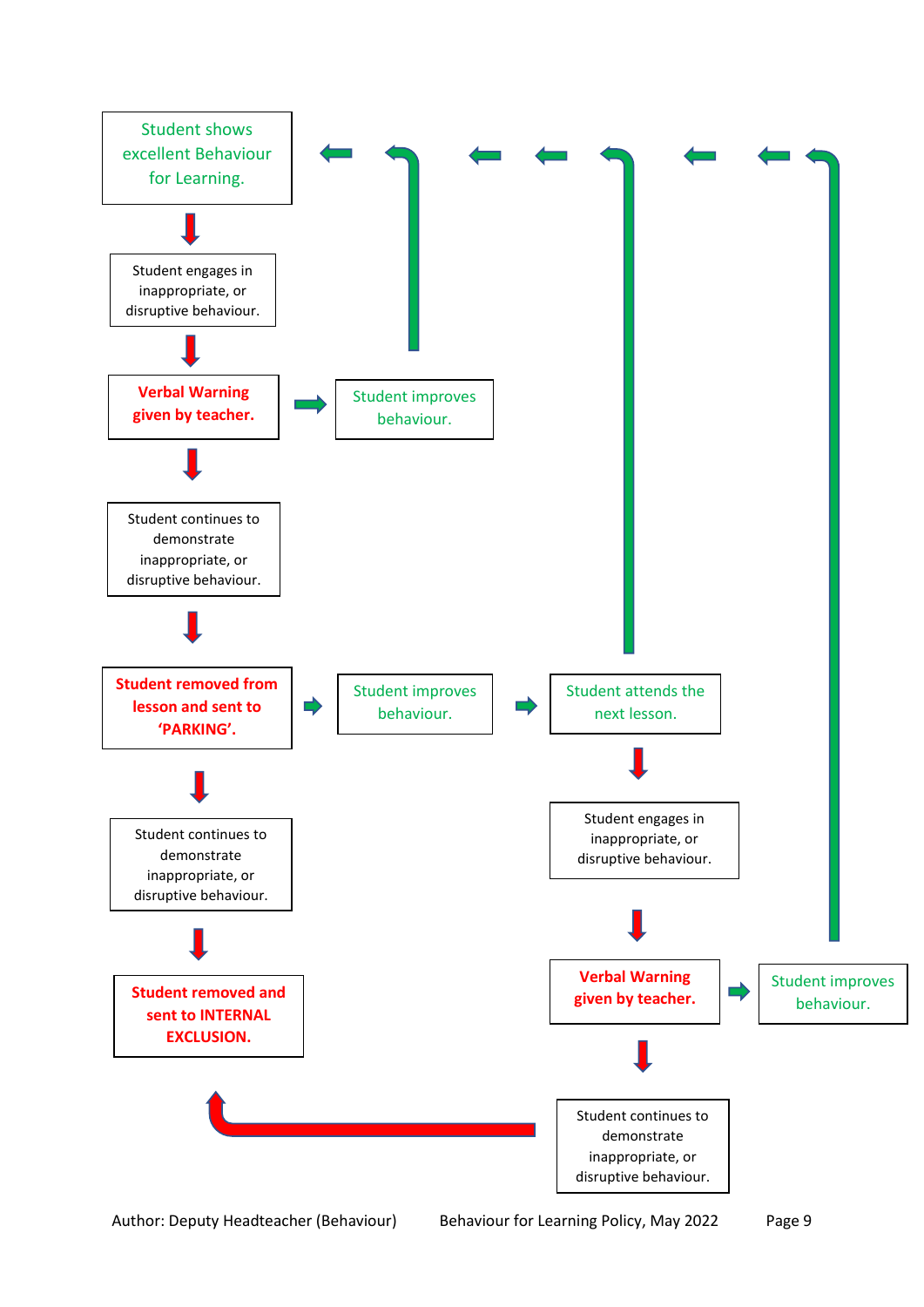### **Detentions**

School staff have a statutory power to put students in detention during the school day, after school and on non-teaching days.

Detentions are lawful if:

- Students and parents have been informed that the school uses detentions as a sanction.
- The school is not required to give written notice of a detention being set although the school will endeavour to do so.
- Staff may give detentions at lunchtime, although it is the member of staff's responsibility to arrange for the students to have lunch (and receive any medication necessary).
- The school may give detentions without parental consent outside school hours, provided parents have been informed that this may happen.

Detentions take place after school, each day from 3:15pm – 4pm.

Where possible, detentions will be communicated to parents in advance and every avenue to inform parents will be taken. However, the school reserves the right to issue a detention to a student for the same day, even if it has been impossible to contact parents.

### **Further sanctions**

The failure to comply with initial sanctions or repeat incidents may result in a more serious sanction.

- 1) For repeat offences teachers are asked to communicate relevant information to the student's tutor, Head of Year, Head of Subject and Inclusion Team using the behaviour information system.
- 2) The class teacher or tutor may call home after discussion with student if the incident merits it.
- 3) There may be a meeting arranged with parents with the tutor/Head of Year and/or Inclusion Team.
- 4) The Inclusion Team and Head of Year will monitor, via the behaviour information system, any student with frequent negative behaviour incidents. This may result in a Pastoral Support Plan being put in place or in an Emergency Review for a student with an EHCP.

### **Internal Isolation**

Students may be internally isolated with a teacher, their tutor, a member of support staff or a member of the Leadership Team for a period time whilst an issue is resolved. This may also involve the student in losing their break and lunchtime. Arrangements will be made for students to have lunch and receive medication as required.

#### **Internal Exclusion Unit**

Internal Exclusion is part of a whole school approach to promoting positive behaviour and 'safeguarding' our students.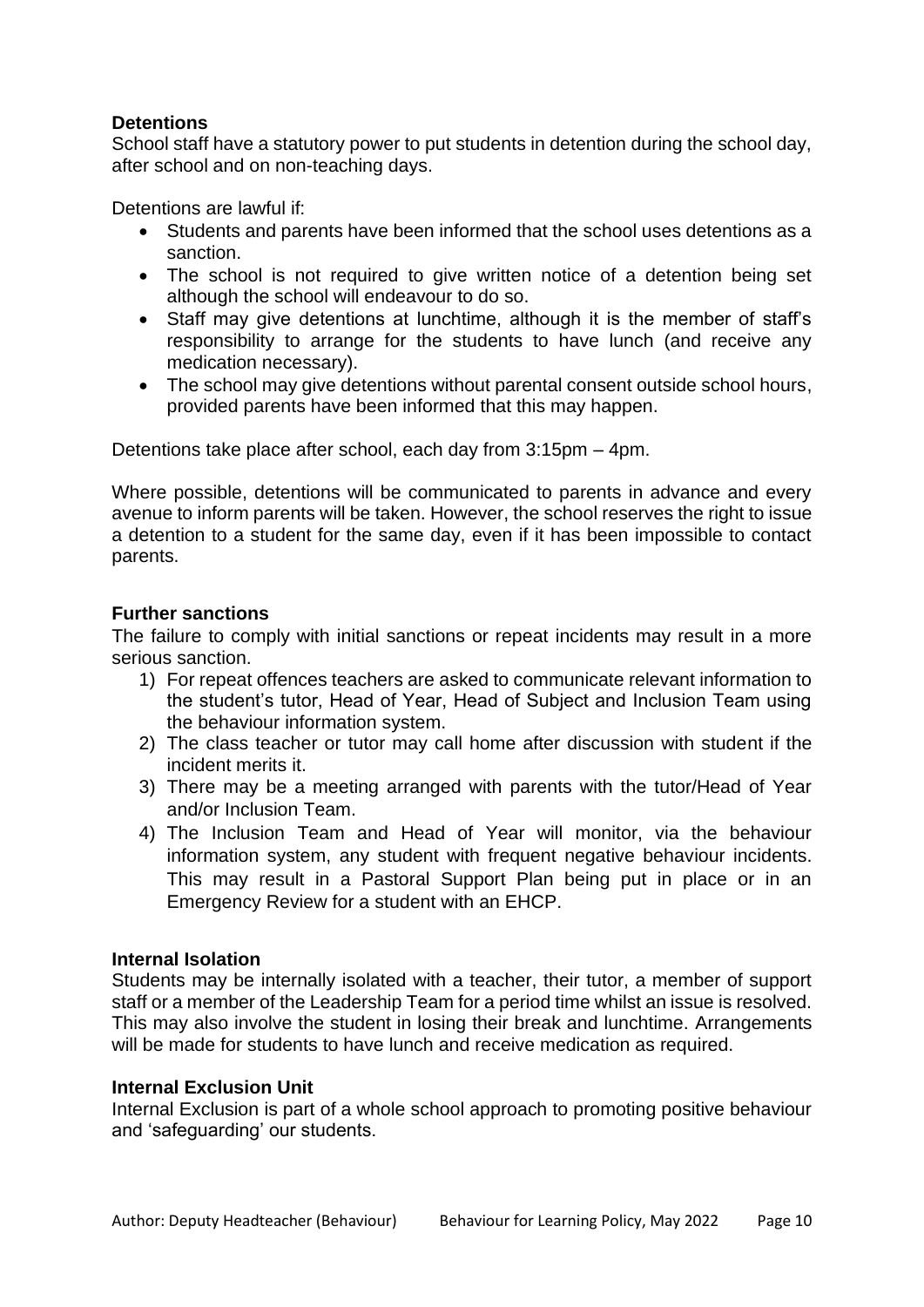Internal Exclusion will be used as a sanction for repeated poor behaviour, or when the behaviour of a student has been at a level that would warrant fixed term suspension. Internal exclusion will be used whenever possible to keep our students in school as an alternative to a fixed term suspension.

Parents will be notified by phone, where possible and letter that their child has been internally excluded for a fixed period and the reasons for the exclusion.

The student will be required to work on his/her own. Work will be supplied for that student before the start of the school day. Students will go straight to internal exclusion at the start of the school day.

The student will not be allowed to spend breaks and lunchtimes with other students. Students will have their lunch in the Internal Exclusion Unit and will be given supervised 'fresh air breaks' at appropriate times throughout the day. Arrangements will be made for students to have lunch and receive medication as required.

#### **Fixed-Term Suspension**

If parents refuse to co-operate with an Internal exclusion or a student refuses to comply then the student will be EXTERNALLY SUSPENDED for a fixed period. The student will then be in Internal Exclusion on return.

The school also reserves the right to issue a fixed term suspension as a sanction for more serious incidents. This will be followed be a period of time in the Internal Exclusion Unit.

Lunchtimes – students whose behaviour at lunchtimes is disruptive or dangerous may be excluded from the school premises for the duration of the lunchtime period. Parents will be informed of this decision (or a suitable alternative agreed with them). This will be recorded as a ½ day fixed term suspension.

The school will follow the procedures set out in the DFE Guidance Exclusions from maintained schools, Academies and Pupil Referral Units in England. September 2017. https://assets.publishing.service.gov.uk/government/uploads/system/uploads/attach ment\_data/file/641418/20170831\_Exclusion\_Stat\_guidance\_Web\_version.pdf

#### **Permanent Exclusion**

The school has the right in the last resort to use Permanent Exclusion from school in response to a serious breach or persistent breaches of the school's behaviour policy and where allowing the pupil to remain in school would seriously harm the education or welfare of the pupil, or others in the school.

In the event of permanent exclusion, the school will follow the procedures set down in the DfE Guidance Exclusions from maintained schools, Academies and Pupil Referral Units in England. September 2017

#### **Reasonable force/restraint**

Whilst legally school staff can use force/restraint in exceptional circumstances, Governors strongly recommend that staff do not physically restrain, or use physical force, in any situation with a student.